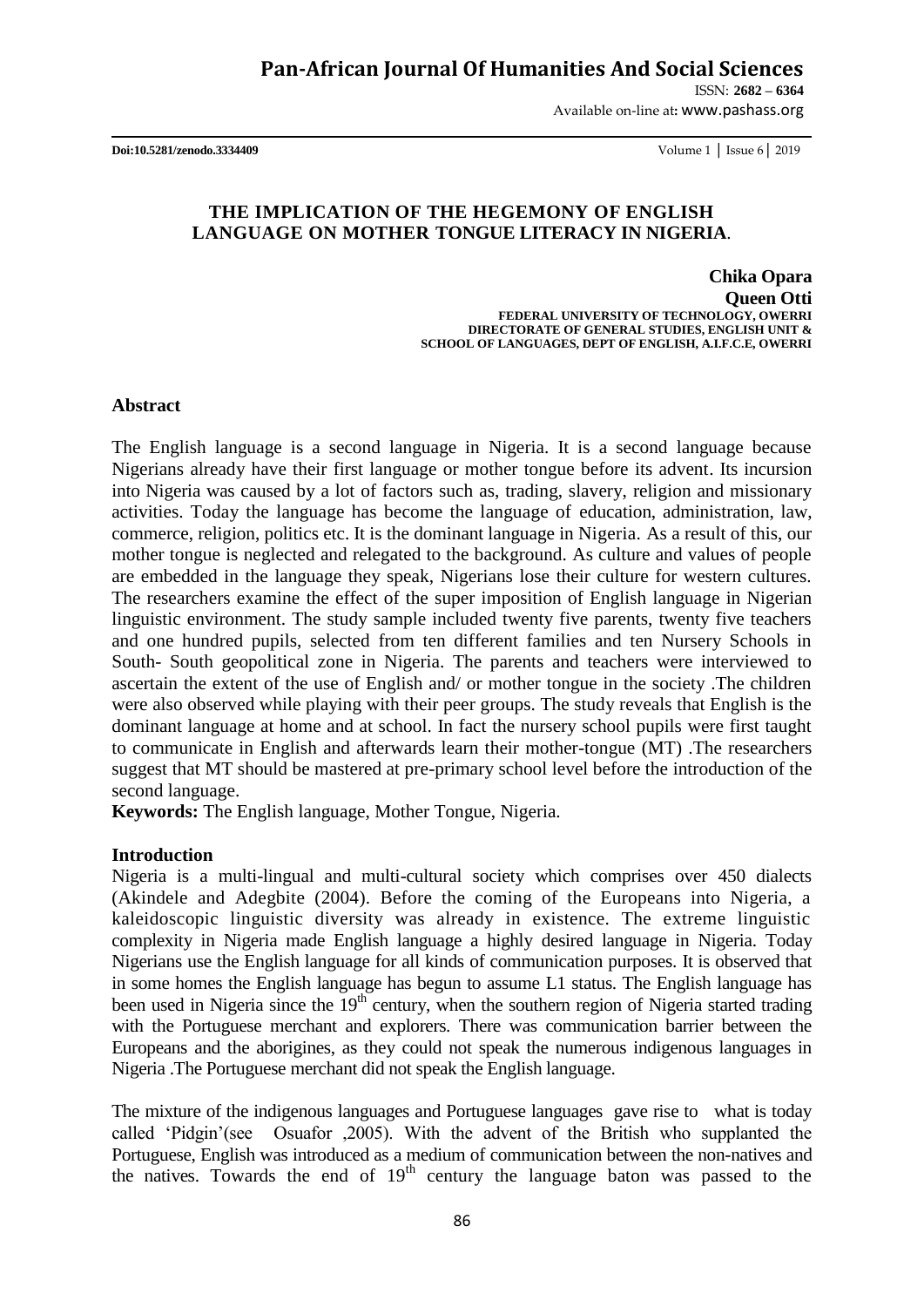ISSN: **2682 – 6364** Available on-line at**:** www.pashass.org

missionaries. The primary purpose of the missionaries was to make the new converts literate enough to speak English and read the bible. After about a century of socio- political domination by the British the English language became the national language. It has become the language of commerce, industry, education, administration, law and politics. It is also used to conduct legislative, executive and judicial functions at the three tiers of local, state and Federal Government.(see Awonusi,2004) Given that English language allows communications to occur across national boundaries it has become the most dominant language and most desired language in Nigeria. The English language is hegemonic. The implication is that Nigerians as well as their indigenous languages are under the control of the native speakers. While discussing the implication of the hegemony of English language on non native English speakers, Tsuda (1996;4) citing Suarez observes that there are serious consequences. These include:

1. Linguistic and communicative inequality.

2 .Discrimination against the non English-speaking people and those who are not proficient in English.

3. Colonization of the consciousness of the non-English - speakers causing them to develop linguistic, cultural and psychological dependency upon, and identification with the English, its culture and people.

4 Dialects extinction.

It is often claimed that English is bringing the world together, by increasing opportunities for communication over geographical barriers but it is also hegemonic. As language and culture are inseparable the English language which has become the dominant language in Nigeria also dominates the minds of the citizens because it is not only the languages that are in contact but also peoples' cultures, values and belief. Hence, the citizens have also been acculturated. There is an indirect control of the people"s mind through the use of the English language. As Ogu (1992) rightly observed the English language has been made to fill all the roles normally reserved for the MT

The researchers expound that in a situation where English dominates all communication, the non-native speakers are inevitably disadvantaged in that they lose their culture as well as their identity. More so, the indigenous languages or MT can go extinct. All what is known is known in language those who control language control what knowledge, meaning and reality are taken to be (see Norman, 1989). The paper examines the implications of using English as a dominant language. It suggests that effective communication in a society should promote and accommodate diversity of languages in a linguistic community. Bilingualism should be encourage in Nigeria..

## **Language/ Literacy**

The simplest meaning of literacy is the ability to read and write with understanding.(Nada 2001:4) Literacy is a lifelong skill, the child needs to be equipped to function effectively in life. Literacy skills are transmitted through the language. On the other hand language ensures unity. It is a component of culture. Language helps to sustain peace and unity in a given society. .Ayakoroma (2012 ) defines language as the central feature of culture , it is a reflection of the thoughts , feelings, values , belief and experience of a community of speakers. Since language is central to human existence it should be nurtured and preserved.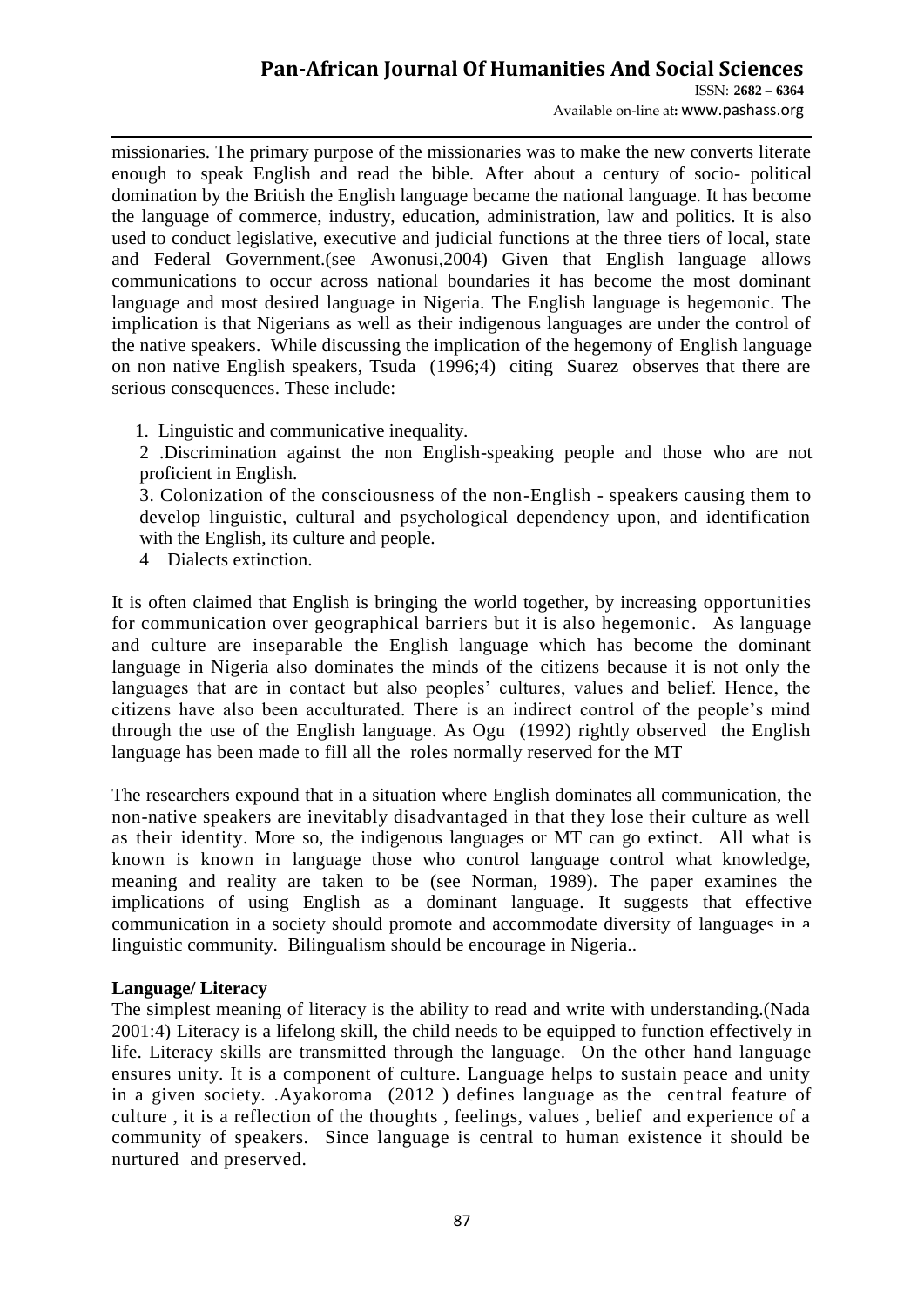ISSN: **2682 – 6364** Available on-line at**:** www.pashass.org

Linguists believe that MT acquisition acts as a filter through which subsequent experienceare interpreted and understood. Indeed there is no greater bond that can hold a people together .When a language dies the people who speak the language also die. Thus losing one"s language means losing one"s culture and values .Generally speaking language is the sum total of man's activities. Humans cannot perform any activity in life without using their languages. Language is the mirror through which the language users see the environment and the world around them (Sapir,1944). This means that a child cannot use an L2 which he is not competent in to view his immediate environment. Lamenting on the decline in the use of indigenous languages Braide (2012;1) noted that; language is one of the values that holds people together. When a language becomes weak and unused, the ideas and philosophy of the culture become weak and unused, thereby making the idea and philosophy of the culture to disappear.

Emphasizing on the significance of MT/L1, the National Policy on Education (NPE) 2004 stipulates that the medium of instruction in schools should be mainly mother tongue or language of immediate environment at inception and later stage English. The assumptions may be that the general principles are easy to learn and master in the child's native language. It is the first language the child uses to build in his mind, images that will guide him throughout his life. Therefore the time spent in learning English will deprive the child of general knowledge most easily understood through the Mother Tongue. Yet despite the national language stipulations, English is still the first language taught in schools as well as the medium of instruction at preprimary stage. The fact is that we cannot use a second language to transmit Nigeria culture and values to our children.

## **Mother Tongue**

Mother Tongue is defined here as the language which a people considered to be the inhabitant of an area, acquire in their early years and which normally becomes their natural instrument of thought Otagburuagu and Anyanwu (2002:27). It is the primary tool for acquisition of notions, ideas and concepts. Olaoye ( 2010:50) agreed to this when he said that;

Mother tongue is an indispensible cultural legacy through which all forms of human interactions are carried out... it is the key to the heart of the people. If we lose the key we lose the people. If we treasure the key and keep it safe, it will unlock the door to wealth and affluence.

From infant the mother plays and talks with the child through this natural process the child subconsciously acquire the MT. MT is the language the child listens to and understands most. The child uses it to conceptualize and interpret his environment as he grows. In recent times, most mothers speak the L2 first before the L1to their children. The issue is that the MT is endangered. A situation where parents who are the first informed teachers and caregivers of their children prefer speaking English to their wards to MT is detrimental. Today Children feel free to declare that they cannot speak their MT. The MT is now in the state of death by installment. The fact is that although Nigerians quickly point the direction of Colonialism as being responsible for the gradual decline in the usage of the MT in Nigeria but the citizens are the perpetuators Ayakoroma (2012;10).Ayakoroma noted that the core values of the culture, including language, dresses, songs and dances had been terribly neglected by the people and government.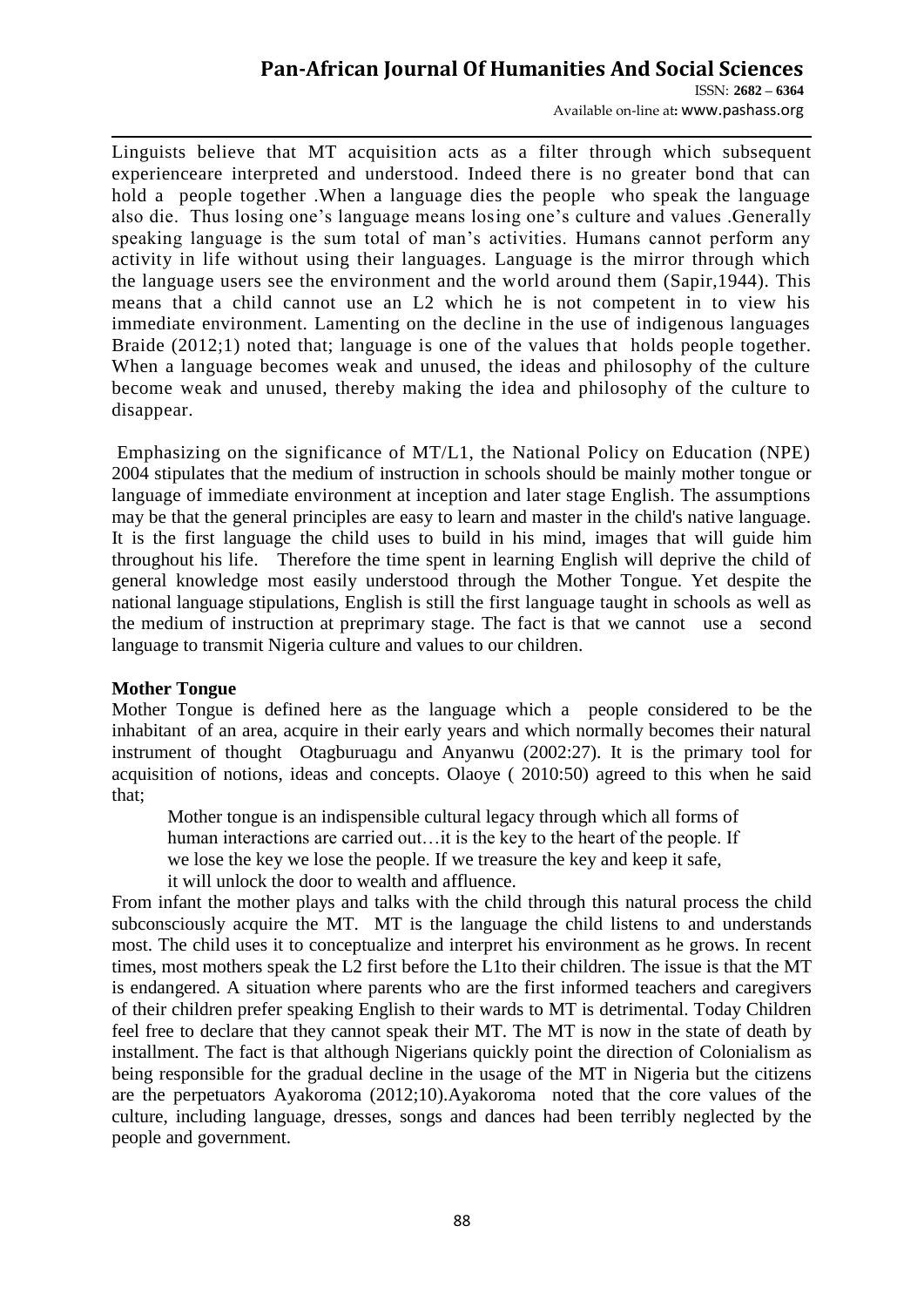ISSN: **2682 – 6364** Available on-line at**:** www.pashass.org

#### **The Hegemonic nature of the English Language**

Hegemony literarily has to do with leadership or control of government, sect, organization etc over the other group. The controlling group has power and control to the detriment of the controlled. The controller Lords itself over the controlled in various ramification. Hegemony is like colonization whereby the colonizers carter for education, politics, administration, language, religion, power, etc, and imposes such on the colonized. Similarly, after the colonization of" Nigeria the British left their cultures amongst which is the English language, as such indigenous languages have been in the state of perpetual negligence. The English language is believed to be the most respected, most unifying and most successful language in the world, yet it is at the background doing more harm than good to those countries and groups that enjoy its benefits. In the words of Mazrui (2000); "the same English which is building bridges between ethnic groups, may be destroying bridges between generations whose languages and cultures are imperiled by the dominance of the English language".

In Nigeria, English is considered to be a symbol of modernization, knowledge and power. Based on this, parents in particular speak English language to their children who equally grow up to see for themselves the manifestation of the same idea and facts. They therefore throw the mother tongue to the dust. It is pertinent to note that it is not only mother tongue that is thrown to the dust, our culture, norms, likes, attitudes to mention a few are equally thrown to the dust. It has caused us our identity yet we are neither competent in English language nor our MT. We cannot compete with the English speakers, and we cannot speak our own mother tongue. Hence this paper set out to examine the implication of the hegemony of English language on MT literacy in Nigeria.

#### **Research Qu**estion

The following research questions were considered in the study;

- 1 How often do you speak English /Igbo to your wards?
- 2 How often do you speak English /Igbo to your parents?
- 3 How often do you use English or Igbo as the medium of instruction in your class?

## **Method**

The subjects for this study were twenty five parents, twenty five teachers and one hundred pupils selected randomly from ten different families and ten different nursery and primary schools in South -South geopolitical zone in Nigeria. The parents and teachers were interviewed to ascertain the most frequently used language at home and school .The children were also observed as they play with their peer groups to ascertain the dominant language of interaction.

#### **Table 1: How often do you interact with your child /parent in English at home?**

| Parents/child use of language at home<br>Parents |    | Children |  |
|--------------------------------------------------|----|----------|--|
| Rarely                                           |    | 15       |  |
| Always                                           | 20 | 80       |  |
| Not at all                                       |    |          |  |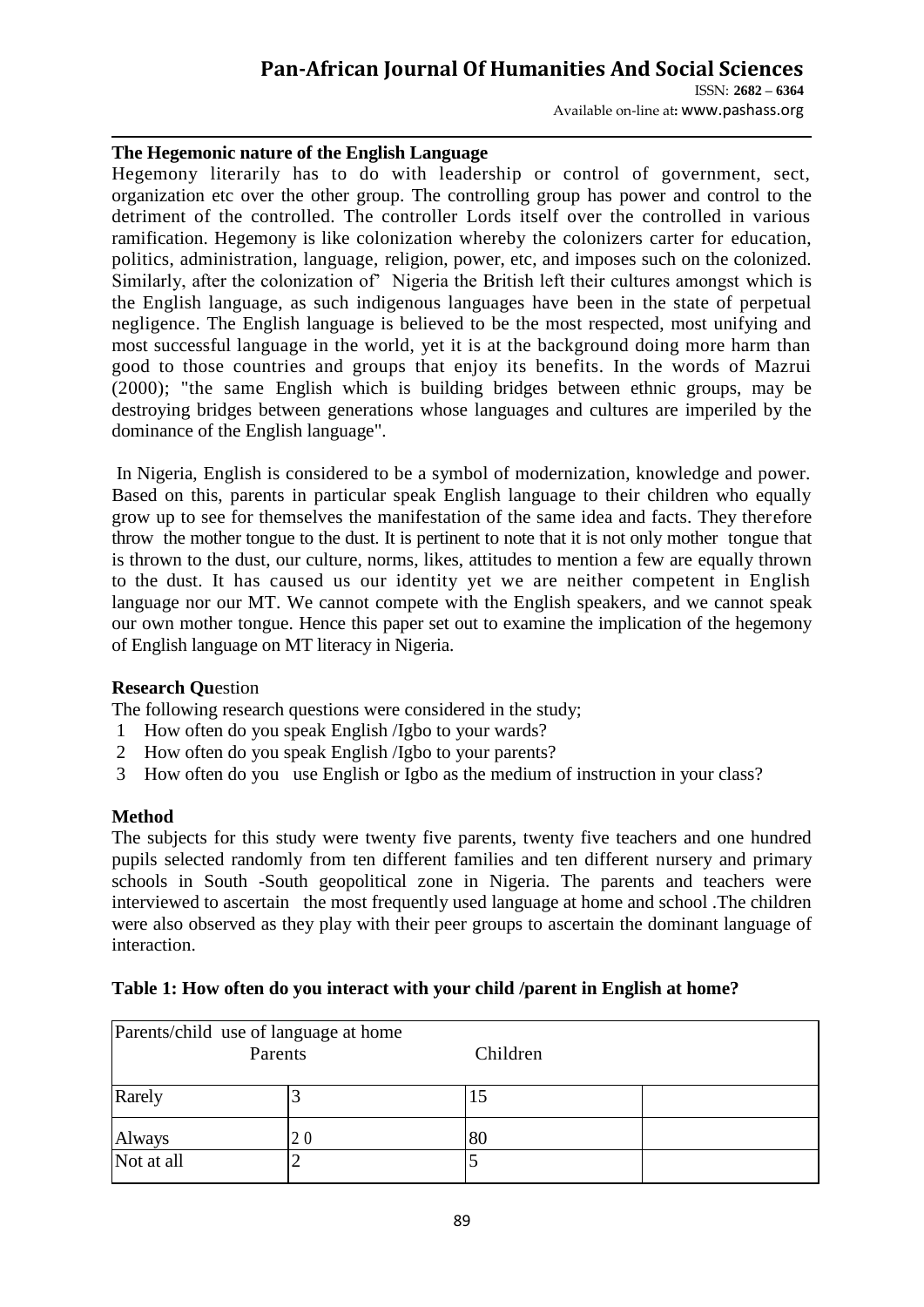|            | <b>Parents</b> | <b>Children</b> |
|------------|----------------|-----------------|
| Rarely     |                | 40              |
| Always     |                | ΙU              |
| Not at all | ⊥J             | 43              |

#### **Table 2: How Often do you interact with your child/parent in mother tongue at home?**

#### **Teacher /pupils use of language at school**

**Table :3 How often do you interact with your pupils/teachers in school with the mother tongue?**

| <b>Response</b> | <b>Teachers</b> | <b>Children</b> |
|-----------------|-----------------|-----------------|
| Rarely          |                 |                 |
| Always          | ∸               |                 |
| Not at all      | 20              | 85              |

#### **Findings**

From the research findings; the first and second research questions reveal that 80% of parents speak English to their children, while 90% of the children also interact with their parents predominantly in English. The parents confirmed that their children prefer English to their MT. The English language is therefore the dominant language at home . The third research question was meant to discover whether the medium of instruction at the nursery level of education was the mother tongue or language of the immediate environment. 80% of the teachers affirmed that they use English language as the medium of instruction at school from nursery .

The researchers' interaction with the children proved that 90% of Nigerian children prefer using English to their MT, while chatting with their teachers, parents and peer groups. From our observation, English language is hegemonic and detrimental to our MT.

#### **Discussion**

It is obvious that the English language, because of the vital roles it plays and its status function as the dominant language in Nigeria and it therefore legitimates and controls not only the activities in Nigeria, but also produces the perceptions of linguistic prejudice and discrimination . Its' widespread use threatens the MT which are now on the path of extinction.

The ultimate consequence of the dominance of English is "colonization of the consciousness" (See Tsuda 1996). This refers to the mental control of the colonized by the colonizer. This implies that the dominance of English has given rise to the control of the mind of the entire Nigerians. This is seen in the subjects" preference for English. They believe that the children have a better chance to succeed in life if they are competent in English than the MT.

The British indirectly controls the citizens, their government, economy and their entire life. Thus, acting as a crucial gatekeeper to social and economic progress. Consequently Nigerians have been trans-nationalized and acculturated. The native speakers are in a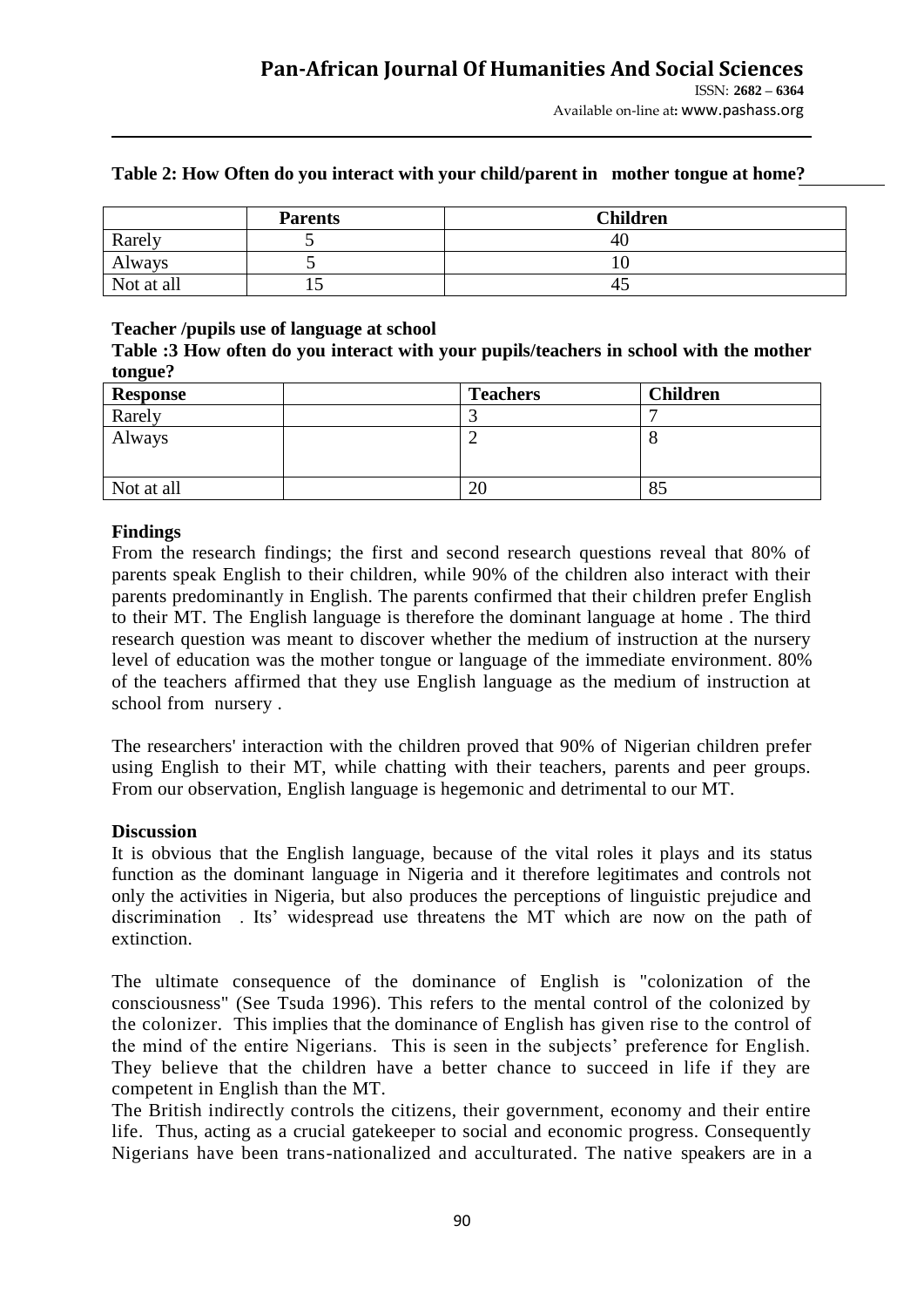Available on-line at**:** www.pashass.org

position to control, influence and dominate the nation in terms of values, beliefs, thoughts and power through their language.

Furthermore, in National Policy in Education it was stated that Government appreciates the importance of language as means of promoting social interaction and national cohesion and preserving cultures, the child was expected to learn the language of immediate environment. It was expedient that every child shall be required to learn one of the three Nigerian major languages; Hausa, Igbo and Yoruba. It is unfortunate that in recent times, the government has change the policy by making Hausa, Igbo and Yoruba optional instead of compulsory at School Certificate Examination. As Nwadike (2012: 21) noted Nigerians have exchanged their mother for another. It is surprise that after 59 years of independence Nigerian still recognize English as the lingua franca.

#### **Conclusion**

Language is the life wire of any nation. It is through language that business and every other activity in the nation is conducted, as human beings think in language. It is true that the greatest asset a people have is not their wealth, not in their human resources nor in their technology and industries; their greatest asset is their languages (Nwadike, 2012). The language distinguishes them as a people and as an entity.

We should be careful and take into cognizance the importance and effect of language on the people. Mother tongue should be spoken first to the child as his first language or side by side with the L2, so that the child grows speaking his mother tongue and the second language fluently. Parents on their own should stop looking down on their mother tongue because they indirectly force their child to lose their value and beliefs. Some scholars believe that bilinguals perform better than monolinguals in academics. More so, the more language you know the more keys to treasure house you have., But if you know all the other languages but you don"t know your language you are enslaved (cf Ngugi wa Thiong"o) To save the MT from dying, parents should encourage their children to speak their MT, because languages that are not spoken are on the path of extinction.

Mother tongue or the language of immediate environment should be used along side with English language as medium of instruction in schools from primary level and not at preprimary level. MT should also be the exclusively language of communication at home. Government should reassess the present curriculum emphasizing on the need to use MT as the medium of instruction at preprimary level. Emphases should be laid on training teachers who are fluent in the native languages.

## **References**

- Adzer ,V,C. Factors militating against the Development of Indigenous Languages: The Tiv Language in Perspective. *Journal of Igbo language & Linguistics* (76-79) Aug.2012<www.linguisticafrica.com>
- Akere ,F. (1981). Socio-Linguistic Consequences of Language Contact: English Versus Nigerian Languages, Science 3 (;282-304.2)
- Akindele, F. & Adegbite, W. (2004) *The Sociology and Politics of English in Nigeria: An Introduction.* Nigeria: O.A.U Press.
- Ayakoroma, B.F. "Diasporan as Agents in the Promotion of Nigeerian's Cultural Diplomacy; A Food For Thought."" Keynote Lecture Delivered at New Yam Festival Organized by Nzuko Ndigbo, Berlin.22 Sept, 2012.